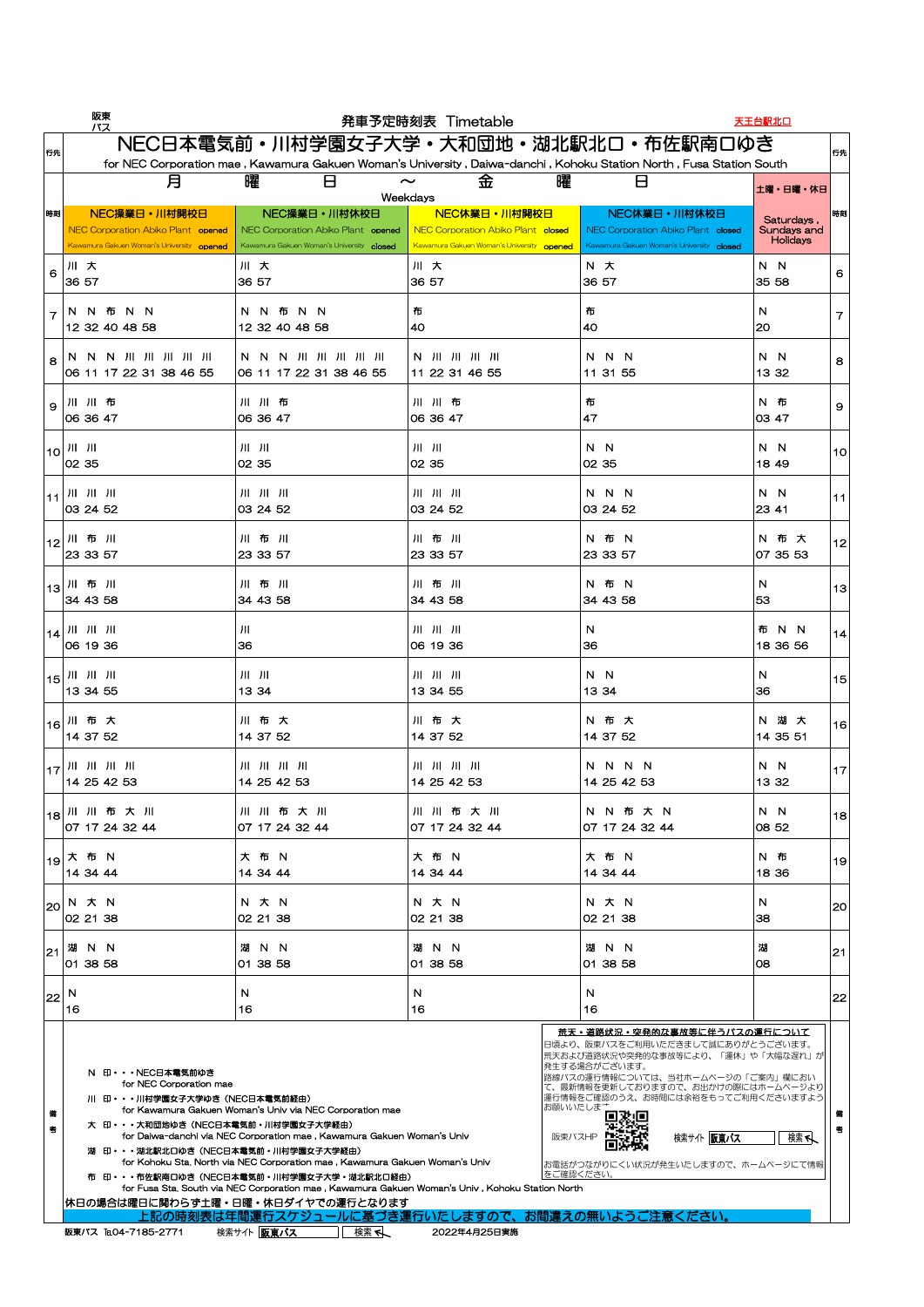|                          | 阪東<br>バス                                                                                        |                                                                                                                                                             | 通過予定時刻表 Timetable                                                                                                                                                                                         |                                                                                                 | 柴崎台3丁目                                       |      |
|--------------------------|-------------------------------------------------------------------------------------------------|-------------------------------------------------------------------------------------------------------------------------------------------------------------|-----------------------------------------------------------------------------------------------------------------------------------------------------------------------------------------------------------|-------------------------------------------------------------------------------------------------|----------------------------------------------|------|
| 行先                       |                                                                                                 | NEC日本電気前・川村学園女子大学・大和団地・湖北駅北口・布佐駅南口ゆき<br>for NEC Corporation mae, Kawamura Gakuen Woman's University, Daiwa-danchi, Kohoku Station North, Fusa Station South |                                                                                                                                                                                                           |                                                                                                 |                                              | 行先   |
|                          | 月                                                                                               | 曜<br>H                                                                                                                                                      | 曜<br>金<br>$\sim$<br>Weekdays                                                                                                                                                                              | $\Box$                                                                                          | 土曜・日曜・休日                                     |      |
| 時刻                       | NEC操業日·川村開校日<br>NEC Corporation Abiko Plant opened<br>Kawamura Gakuen Woman's University opened | NEC操業日·川村休校日<br>NEC Corporation Abiko Plant opened<br>Kawamura Gakuen Woman's University closed                                                             | NEC休業日·川村開校日<br>NEC Corporation Abiko Plant closed<br>Kawamura Gakuen Woman's University opened                                                                                                           | NEC休業日·川村休校日<br>NEC Corporation Abiko Plant closed<br>Kawamura Gakuen Woman's University closed | Saturdays,<br>Sundays and<br><b>Holidays</b> | 時刻   |
| 6                        | 川大<br>37 58                                                                                     | 川大<br>37 58                                                                                                                                                 | 川大<br>37 58                                                                                                                                                                                               | N 大<br>37 58                                                                                    | N N<br>36 59                                 | 6    |
| $\overline{\phantom{a}}$ | 布<br>N.<br><b>N</b><br>N.<br>- N<br>13 33 41<br>49 59                                           | 布<br>N.<br>N.<br>N N<br>13 33 41 49 59                                                                                                                      | 布<br>$\sqrt{41}$                                                                                                                                                                                          | 布<br>41                                                                                         | N<br> 21                                     |      |
| 8                        | N N N JII JII JII JII JII<br>07 12 18 23 32 39 47 56                                            | N N N JII JII JII JII JII<br>07 12 18 23 32 39 47 56                                                                                                        | $\begin{bmatrix} N & J\Pi & J\Pi & J\Pi & J\Pi \end{bmatrix}$<br>12 23 32 47 56                                                                                                                           | N N N<br>12 32 56                                                                               | N N<br>14 33                                 | 8    |
| 9                        | 川川布<br>$ 07\;37\;48$                                                                            | 川川布<br>07 37 48                                                                                                                                             | 川川布<br>07 37 48                                                                                                                                                                                           | 布<br> 48                                                                                        | N 布<br>04 48                                 | 9    |
|                          | $\vert 1_{10} \vert$ JII JII<br>03 36                                                           | $J  -J  $<br>03 36                                                                                                                                          | $J  $ $J  $<br>03 36                                                                                                                                                                                      | N N<br>03 36                                                                                    | N N<br>19 50                                 | 10   |
|                          | 川川川<br>$\big)04\ 25\ 53$                                                                        | $JII$ $JII$ $JII$<br>$ 04\;25\;53\rangle$                                                                                                                   | 川川川<br>04 25 53                                                                                                                                                                                           | N N N<br>04 25 53                                                                               | N N<br>24 42                                 | 11   |
|                          | 112川布川<br>$\vert$ 24 34 58                                                                      | 川布川<br>24 34 58                                                                                                                                             | 川布川<br>24 34 58                                                                                                                                                                                           | N 布 N<br>24 34 58                                                                               | N 布 大<br>08 36 54                            | $12$ |
| 13                       | 川布川<br>35 44 59                                                                                 | 川布川<br>35 44 59                                                                                                                                             | 川布川<br>35 44 59                                                                                                                                                                                           | N 布 N<br>35 44 59                                                                               | N<br>54                                      | 13   |
|                          | $ 14 $ $  1  $ $  1  $<br> 07 20 37                                                             | $J \parallel$<br>37                                                                                                                                         | 川川川<br>07 20 37                                                                                                                                                                                           | $\mathbb N$<br>137                                                                              | 布 N N<br>19 37 57                            | $14$ |
| 15                       | $J  -J  -J  $<br>$ 14\;35\;56 $                                                                 | $J  -J  $<br>14 35                                                                                                                                          | $\left  \begin{array}{cc} 1 \end{array} \right  \left  \begin{array}{cc} 1 \end{array} \right  \left  \begin{array}{cc} 1 \end{array} \right  \left  \begin{array}{cc} 1 \end{array} \right $<br>14 35 56 | N N<br>14 35                                                                                    | N<br>37                                      | 15   |
|                          | 16川布大<br>15 38 53                                                                               | 川布大<br>15 38 53                                                                                                                                             | 川布大<br>15 38 53                                                                                                                                                                                           | N 布 大<br>15 38 53                                                                               | N 湖 大<br>15 36 52                            | 16   |
|                          | $\left  \frac{1}{17} \right $ JII JII JII<br>15 26 43 54                                        | 15 26 43 54                                                                                                                                                 | 15 26 43 54                                                                                                                                                                                               | N N N N<br>15 26 43 54                                                                          | N N<br>14 33                                 | 17   |
|                          | 118 川川布大川<br>08 18 25 33 45                                                                     | 川川布大川<br>08 18 25 33 45                                                                                                                                     | 川川布大川<br>08 18 25 33 45                                                                                                                                                                                   | N N 布 大 N<br>08 18 25 33 45                                                                     | N N<br>09 53                                 | 18   |
| 19                       | 大 布 N<br>15 35 45                                                                               | 大 布 N<br>15 35 45                                                                                                                                           | 大 布 N<br>15 35 45                                                                                                                                                                                         | 大 布 N<br>15 35 45                                                                               | N布<br>19 37                                  | 19   |
| 20                       | N 大 N<br>03 22 39                                                                               | N 大 N<br>03 22 39                                                                                                                                           | N 大 N<br>03 22 39                                                                                                                                                                                         | N 大 N<br>03 22 39                                                                               | N<br>39                                      | 20   |

| 21 | 湖<br>N N<br>$ 02\,39\,59$                                                                                                                                                                     | N N<br>湖<br> 02 39 59                                                                                                                                                                                                                                                                                                                                                                                                | 湖 N N<br>02 39 59              | 湖 N N<br>$ 02\,39\,59$                                                                                                                                                                                                                                                                                                         | 湖<br>09 | 21  |
|----|-----------------------------------------------------------------------------------------------------------------------------------------------------------------------------------------------|----------------------------------------------------------------------------------------------------------------------------------------------------------------------------------------------------------------------------------------------------------------------------------------------------------------------------------------------------------------------------------------------------------------------|--------------------------------|--------------------------------------------------------------------------------------------------------------------------------------------------------------------------------------------------------------------------------------------------------------------------------------------------------------------------------|---------|-----|
|    | $ 22 $ N<br>17                                                                                                                                                                                | N<br>17                                                                                                                                                                                                                                                                                                                                                                                                              | N<br>17                        | N<br>17                                                                                                                                                                                                                                                                                                                        |         | '22 |
|    | N 印・・・NEC日本電気前ゆき<br>for NEC Corporation mae<br>川 印・・・川村学園女子大学ゆき(NEC日本電気前経由)<br>大 印・・・大和団地ゆき(NEC日本電気前・川村学園女子大学経由)<br>湖 印···湖北駅北口ゆき (NEC日本電気前・川村学園女子大学経由)<br> 休日の場合は曜日に関わらず土曜・日曜・休日ダイヤでの運行となります | for Kawamura Gakuen Woman's Univ via NEC Corporation mae<br>for Daiwa-danchi via NEC Corporation mae, Kawamura Gakuen Woman's Univ<br>for Kohoku Sta. North via NEC Corporation mae, Kawamura Gakuen Woman's Univ<br>布 印・・・布佐駅南口ゆき(NEC日本電気前・川村学園女子大学・湖北駅北口経由)<br>for Fusa Sta, South via NEC Corporation mae, Kawamura Gakuen Woman's Univ, Kohoku Station North<br>上記の時刻表は年間運行スケジュールに基づき運行いたしますので、お間違えの無いようご注意ください。 | お願いいたしま <sup>→</sup><br>阪東バスHP | <u> 荒天・道路状況・突発的な事故等に伴うバスの運行について</u><br> 日頃より、阪東バスをご利用いただきまして誠にありがとうございます。<br> 荒天および道路状況や突発的な事故等により、「運休」や「大幅な遅れ」が<br> 発生する場合がございます。<br> 路線バスの運行情報については、当社ホームページの「ご案内」欄におい<br> て、最新情報を更新しておりますので、お出かけの際にはホームページより <br> 運行情報をご確認のうえ、お時間には余裕をもってご利用くださいますよう <br>検索サイト   阪東バス<br> お電話がつながりにくい状況が発生いたしますので、ホームページにて情報 <br> をご確認ください。 | 検索へ     |     |
|    | 阪東バス TELO4-7185-2771                                                                                                                                                                          | 検索サイト 阪東バス<br>検索へ                                                                                                                                                                                                                                                                                                                                                                                                    | 2022年4月25日実施                   |                                                                                                                                                                                                                                                                                                                                |         |     |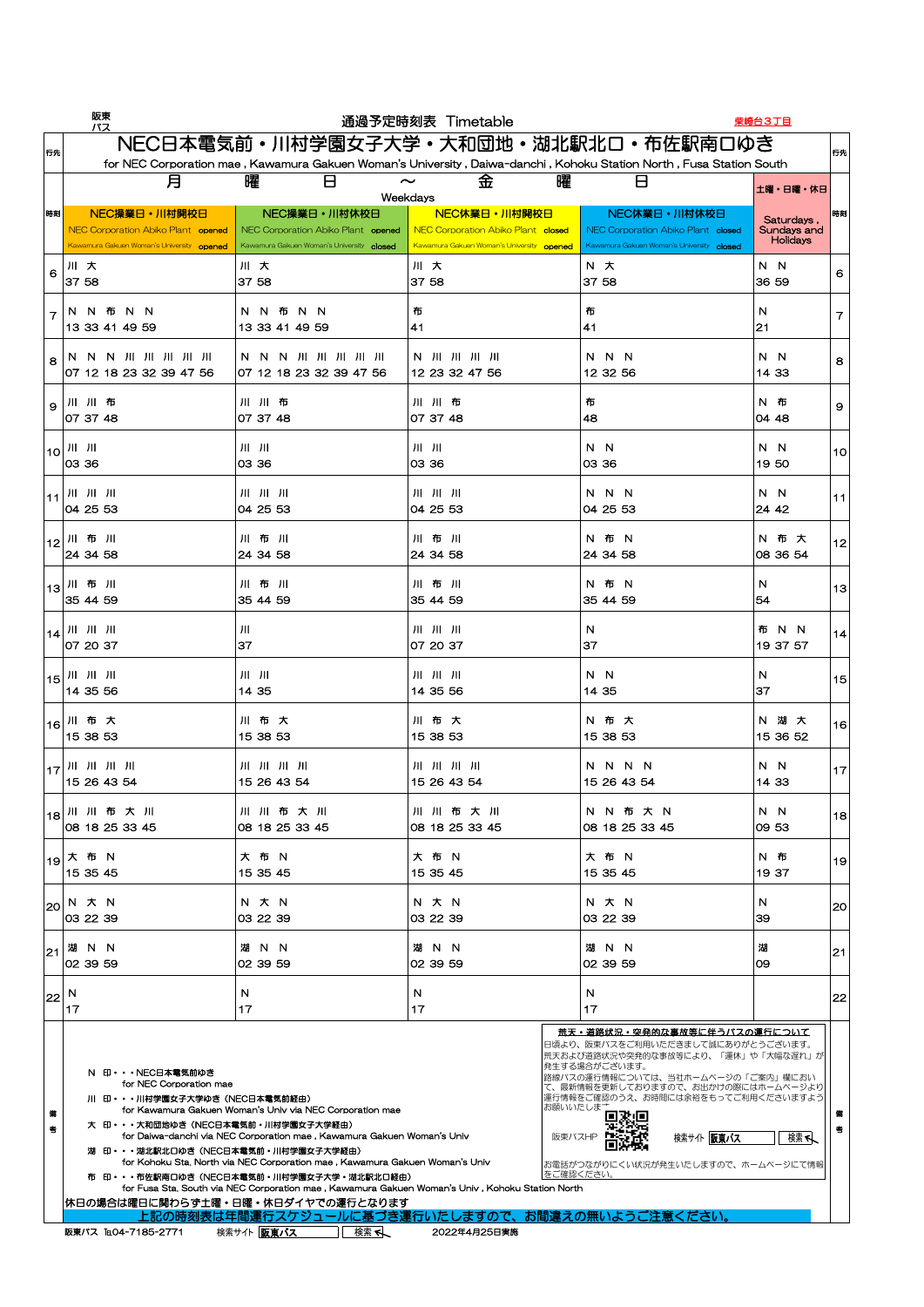|                          | 阪東<br>バス                                                                                        |                                                                                                                                                             | 通過予定時刻表 Timetable                                                                                         |                                                                                                 | 青山台3丁目                                       |      |
|--------------------------|-------------------------------------------------------------------------------------------------|-------------------------------------------------------------------------------------------------------------------------------------------------------------|-----------------------------------------------------------------------------------------------------------|-------------------------------------------------------------------------------------------------|----------------------------------------------|------|
| 行先                       |                                                                                                 | NEC日本電気前・川村学園女子大学・大和団地・湖北駅北口・布佐駅南口ゆき<br>for NEC Corporation mae, Kawamura Gakuen Woman's University, Daiwa-danchi, Kohoku Station North, Fusa Station South |                                                                                                           |                                                                                                 |                                              | 行先   |
|                          | 月                                                                                               | 曜<br>H<br>$\sim$                                                                                                                                            | 曜<br>金<br>Weekdays                                                                                        | Ь                                                                                               | 土曜・日曜・休日                                     |      |
| 時刻                       | NEC操業日·川村開校日<br>NEC Corporation Abiko Plant opened<br>Kawamura Gakuen Woman's University opened | NEC操業日·川村休校日<br>NEC Corporation Abiko Plant opened<br>Kawamura Gakuen Woman's University closed                                                             | NEC休業日·川村開校日<br><b>NEC Corporation Abiko Plant closed</b><br>Kawamura Gakuen Woman's University opened    | NEC休業日·川村休校日<br>NEC Corporation Abiko Plant closed<br>Kawamura Gakuen Woman's University closed | Saturdays,<br>Sundays and<br><b>Holidays</b> | 時刻   |
| 6                        | JII<br>大<br> 38 59                                                                              | 川大<br>38 59                                                                                                                                                 | 大<br>$J \parallel$<br>38 59                                                                               | 大<br>N.<br>38 59                                                                                | N<br>137                                     | 6    |
| $\overline{\phantom{a}}$ | 布<br>N.<br><b>N</b><br>- N<br>14 34 42 50                                                       | 布 N<br>N<br>N.<br>14 34 42 50                                                                                                                               | 布<br>42                                                                                                   | 布<br> 42                                                                                        | N.<br>$\overline{N}$<br> 00 22               |      |
| 8                        |                                                                                                 | 00 08 13 19 24 33 40 48 57 00 08 13 19 24 33 40 48 57 13 24 33 48 57                                                                                        |                                                                                                           | N N N<br>13 33 57                                                                               | N N<br>15 34                                 | 8    |
| $\overline{9}$           | 川川布<br>$ 08\,38\,49$                                                                            | 川 川 布<br>08 38 49                                                                                                                                           | 川川布<br>08 38 49                                                                                           | 布<br> 49                                                                                        | N 布<br>05 49                                 | 9    |
|                          | $\vert 10 \vert$ JII JII<br>$ 04 \t37$                                                          | $J  $ $J  $<br>04 37                                                                                                                                        | $J  -J  $<br>04 37                                                                                        | N N<br>04 37                                                                                    | N N<br>20 51                                 | 10   |
|                          | 川川川<br> 05 26 54                                                                                | $JII$ $JII$ $JII$<br>05 26 54                                                                                                                               | $JII$ $JII$ $JII$<br>05 26 54                                                                             | N N N<br>05 26 54                                                                               | N N<br>25 43                                 | 11   |
|                          | 112川布川<br>$ 25\;35\;59\rangle$                                                                  | 川布川<br>25 35 59                                                                                                                                             | 川布川<br>25 35 59                                                                                           | N 布 N<br>25 35 59                                                                               | N 布 大<br>09 37 55                            | $12$ |
|                          | 113川 布<br>36 45                                                                                 | 川布<br> 36 45                                                                                                                                                | 川布<br> 36 45                                                                                              | N 布<br> 36 45                                                                                   | N<br>55                                      | 13   |
|                          | $\left  \begin{array}{cc} 1 & 1 & 1 \end{array} \right $ /11 /11 /11<br>00 08 21 38             | $J  $ $J  $<br>00 38                                                                                                                                        | 00 08 21 38                                                                                               | N N<br>00 38                                                                                    | 布<br>N N<br>20 38 58                         | 14   |
| 15                       | $\left \begin{array}{ccc} 1 & 1 & 1 \\ 1 & 1 & 1 \end{array}\right $<br>15 36 57                | $J  $ $J  $<br>15 36                                                                                                                                        | $\left \begin{array}{ccc} 1 & 1 & 1 \\ 1 & 1 & 1 \end{array}\right $<br>15 36 57                          | N N<br>15 36                                                                                    | N<br>38                                      | 15   |
| 16                       | 川布大<br>16 39 54                                                                                 | 川布大<br>16 39 54                                                                                                                                             | 川布大<br>16 39 54                                                                                           | N 布 大<br>16 39 54                                                                               | N 湖 大<br>16 37 53                            | 16   |
| 17                       | 16 27 44 55                                                                                     | 16 27 44 55                                                                                                                                                 | $\begin{array}{c} \text{ }   1   \text{ }   1   \text{ }   1   \text{ }   1   \end{array}$<br>16 27 44 55 | N N N N<br>16 27 44 55                                                                          | N N<br>15 34                                 | 17   |
|                          | 1 <sub>18</sub> 川川布大川<br>09 19 26 34 46                                                         | 川川布大川<br>09 19 26 34 46                                                                                                                                     | 川川布大川<br>09 19 26 34 46                                                                                   | N N 布 大 N<br>09 19 26 34 46                                                                     | N N<br>10 54                                 | 18   |
| 19                       | 大 布 N<br>16 36 46                                                                               | 大 布 N<br>16 36 46                                                                                                                                           | 大 布 N<br>16 36 46                                                                                         | 大 布 N<br>16 36 46                                                                               | N 布<br>20 38                                 | 19   |
| 20                       | N 大 N<br>$ 04 \t23 \t40$                                                                        | N 大 N<br>04 23 40                                                                                                                                           | N 大 N<br>04 23 40                                                                                         | N 大 N<br>04 23 40                                                                               | N<br> 40                                     | 20   |

|        |               | IU4 ZJ 4U                                                                                                                                               | U4 20 40                                                                                                                                                                                                                                                                                                                                                                                                                                                   | IU4 ZJ 4U         | IV <del>4</del> 20 40                                                                                                                                                                                                                                                                                                                 | 14U     |    |
|--------|---------------|---------------------------------------------------------------------------------------------------------------------------------------------------------|------------------------------------------------------------------------------------------------------------------------------------------------------------------------------------------------------------------------------------------------------------------------------------------------------------------------------------------------------------------------------------------------------------------------------------------------------------|-------------------|---------------------------------------------------------------------------------------------------------------------------------------------------------------------------------------------------------------------------------------------------------------------------------------------------------------------------------------|---------|----|
| 21     | 湖<br>103 40   | <b>N</b>                                                                                                                                                | 湖 N<br>03 40                                                                                                                                                                                                                                                                                                                                                                                                                                               | 湖<br>- N<br>03 40 | 湖 N<br>03 40                                                                                                                                                                                                                                                                                                                          | 湖<br>10 | 21 |
| 22     | N N<br>100 18 |                                                                                                                                                         | N N<br>100 18                                                                                                                                                                                                                                                                                                                                                                                                                                              | N N<br>00 18      | N N<br>100 18                                                                                                                                                                                                                                                                                                                         |         | 22 |
| 備<br>考 |               | N 印・・・NEC日本電気前ゆき<br>for NEC Corporation mae<br>川 印・・・川村学園女子大学ゆき(NEC日本電気前経由)<br>大 印・・・大和団地ゆき(NEC日本電気前・川村学園女子大学経由)<br>湖 印···湖北駅北口ゆき (NEC日本電気前・川村学園女子大学経由) | for Kawamura Gakuen Woman's Univ via NEC Corporation mae<br>for Daiwa-danchi via NEC Corporation mae, Kawamura Gakuen Woman's Univ<br>for Kohoku Sta. North via NEC Corporation mae, Kawamura Gakuen Woman's Univ<br>布 印···布佐駅南口ゆき(NEC日本電気前・川村学園女子大学・湖北駅北口経由)<br>for Fusa Sta, South via NEC Corporation mae, Kawamura Gakuen Woman's Univ, Kohoku Station North<br> 休日の場合は曜日に関わらず土曜・日曜・休日ダイヤでの運行となります<br>上記の時刻表は年間運行スケジュールに基づき運行いたしますので、お間違えの無いようご注意ください。 | 阪東バスHP            | <u> 荒天・道路状況・突発的な事故等に伴うバスの運行について</u><br>日頃より、阪東バスをご利用いただきまして誠にありがとうございます。<br>荒天および道路状況や突発的な事故等により、「運休」や「大幅な遅れ」が <br> 発生する場合がございます。<br> 路線バスの運行情報については、当社ホームページの「ご案内」欄におい<br>で、最新情報を更新しておりますので、お出かけの際にはホームページより <br>運行情報をご確認のうえ、お時間には余裕をもってご利用くださいますよう <br>お願いいたしまさ<br>検索サイト   阪東バス<br>お電話がつながりにくい状況が発生いたしますので、ホームページにて情報<br> をご確認ください。 | 検索へ     |    |
|        |               | 阪東バス TELO4-7185-2771                                                                                                                                    | 検索サイト 阪東バス<br>検索へ                                                                                                                                                                                                                                                                                                                                                                                                                                          | 2022年4月25日実施      |                                                                                                                                                                                                                                                                                                                                       |         |    |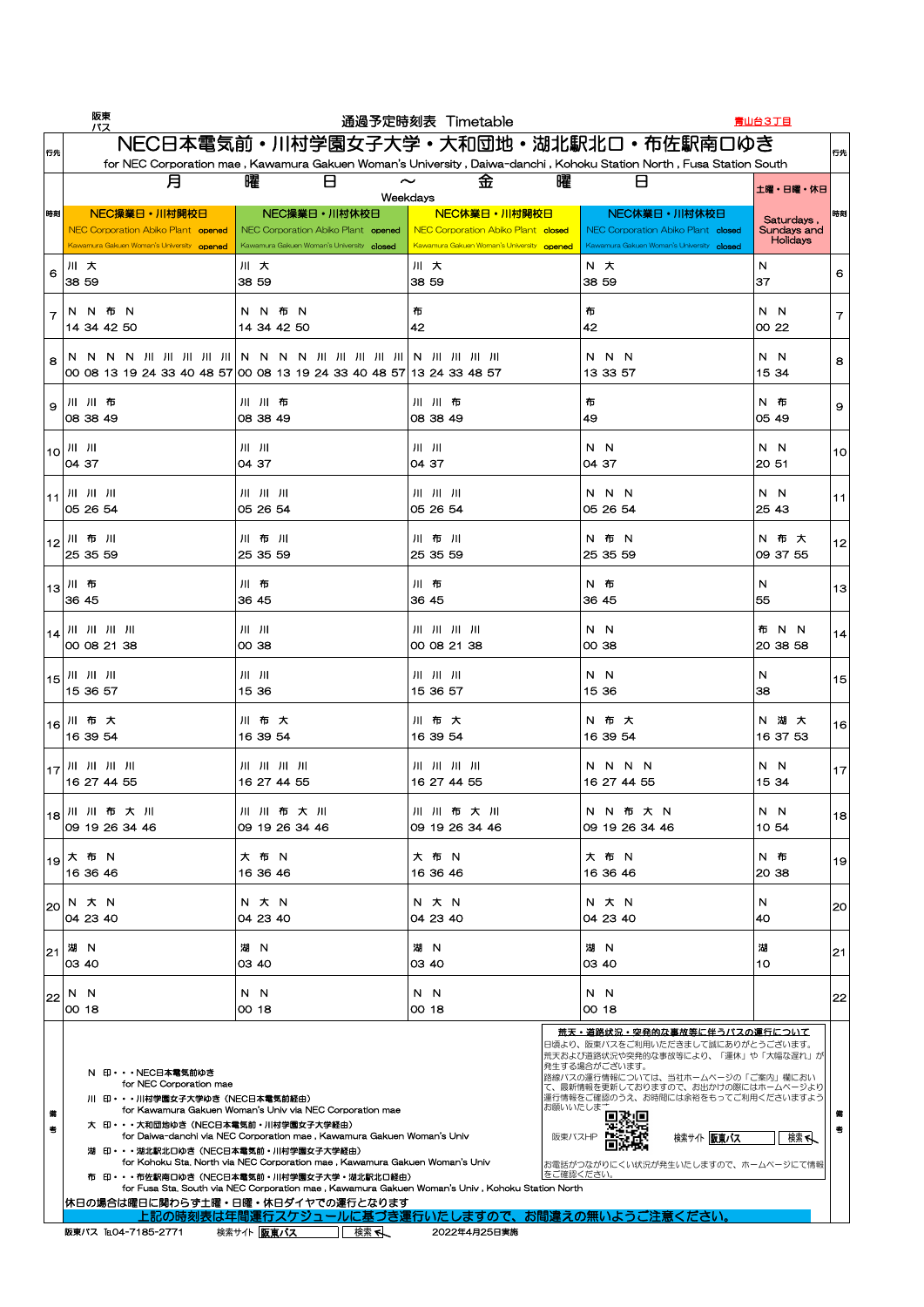|                                            | 阪東<br>バス                                                                                                |                                                                                                 | 通過予定時刻表 Timetable                                                                                                                                           |                                                                                                 | 青山台1丁目                                       |                 |
|--------------------------------------------|---------------------------------------------------------------------------------------------------------|-------------------------------------------------------------------------------------------------|-------------------------------------------------------------------------------------------------------------------------------------------------------------|-------------------------------------------------------------------------------------------------|----------------------------------------------|-----------------|
| 行先                                         |                                                                                                         |                                                                                                 | NEC日本電気前·川村学園女子大学·大和団地·湖北駅北口·布佐駅南口ゆき<br>for NEC Corporation mae, Kawamura Gakuen Woman's University, Daiwa-danchi, Kohoku Station North, Fusa Station South |                                                                                                 |                                              | 行先              |
|                                            | 月                                                                                                       | 曜                                                                                               | 曜<br>金<br>$\sim$<br>Weekdays                                                                                                                                | $\Box$                                                                                          | 土曜・日曜・休日                                     |                 |
| 時刻                                         | NEC操業日·川村開校日<br>NEC Corporation Abiko Plant opened<br>Kawamura Gakuen Woman's University opened         | NEC操業日·川村休校日<br>NEC Corporation Abiko Plant opened<br>Kawamura Gakuen Woman's University closed | NEC休業日·川村開校日<br><b>NEC Corporation Abiko Plant closed</b><br>Kawamura Gakuen Woman's University opened                                                      | NEC休業日·川村休校日<br>NEC Corporation Abiko Plant closed<br>Kawamura Gakuen Woman's University closed | Saturdays,<br>Sundays and<br><b>Holidays</b> | 時刻              |
| 6                                          | 川<br> 39                                                                                                | 川<br>39                                                                                         | $J \parallel$<br> 39                                                                                                                                        | N<br> 39                                                                                        | N<br>38                                      | 6               |
|                                            | 布<br><b>N</b><br>- N<br>-N<br>大<br>100 15 35 43 51                                                      | 布 N<br>大 N<br>N.<br>00 15 35 43 51                                                              | 大<br>布<br> OO 43                                                                                                                                            | 布<br>大<br>100 43                                                                                | N<br>$\mathbf N$<br> 01 23                   |                 |
| $\mathcal{B}_{\mathcal{C}}$                | N N N N JII JII JII JII JII N N<br>01 09 14 20 25 34 41 49 58 01 09 14 20 25 34 41 49 58 14 25 34 49 58 | N N JII JII JII JII JII N JII JII JII JII                                                       |                                                                                                                                                             | N N N<br>14 34 58                                                                               | N N<br>16 35                                 | 8               |
| $\mathsf{Q}$                               | 川 川 布<br>09 39 50                                                                                       | 川川布<br>09 39 50                                                                                 | 川川布<br>09 39 50                                                                                                                                             | 布<br> 50                                                                                        | N 布<br>06 50                                 | 9               |
| 10 <sup>1</sup>                            | $\vert$ )II $\vert$ )II<br> 05 38                                                                       | $J  $ $J  $<br>05 38                                                                            | $J  $ $J  $<br>05 38                                                                                                                                        | N N<br>05 38                                                                                    | N N<br>21 52                                 | 10              |
| $.11$ <sup><math>\overline{)}</math></sup> | $ 06\;27\;55$                                                                                           | $JII$ $JII$ $JII$<br>06 27 55                                                                   | 06 27 55                                                                                                                                                    | N N N<br>06 27 55                                                                               | N N<br> 26 44                                | 11              |
|                                            | 1 <sub>12</sub> 川布<br>$ 26 \; 36$                                                                       | 川布<br>26 36                                                                                     | 川布<br>26 36                                                                                                                                                 | N 布<br>26 36                                                                                    | N 布 大<br>10 38 56                            | 12 <sub>1</sub> |
|                                            | 1 <sub>13</sub> 川川布<br>$ 00\;37\;46$                                                                    | 川川布<br>00 37 46                                                                                 | 川川布<br>00 37 46                                                                                                                                             | N N 布<br>00 37 46                                                                               | N<br>56                                      | 13              |
|                                            | $ 01$ 09 22 39                                                                                          | $J  $ $J  $<br>01 39                                                                            | 01 09 22 39                                                                                                                                                 | N N<br>01 39                                                                                    | 布 N N<br>21 39 59                            | 14              |
| 15 <sup>1</sup>                            | $\vert$ )II $\vert$ )III $\vert$<br>$ 16\;37\;58$                                                       | $J  -J  $<br>16 37                                                                              | 16 37 58                                                                                                                                                    | N N<br>16 37                                                                                    | N<br>39                                      | 15              |
|                                            | 116川 布 大<br> 174055                                                                                     | 川布大<br>17 40 55                                                                                 | 川布大<br>17 40 55                                                                                                                                             | N 布 大<br>17 40 55                                                                               | N 湖 大<br>17 38 54                            | 16              |
|                                            | 17284556                                                                                                | 17 28 45 56                                                                                     | 17 28 45 56                                                                                                                                                 | N N N N<br>17 28 45 56                                                                          | N N<br>16 35                                 | 17              |
|                                            | 18川川布大川<br>10 20 27 35 47                                                                               | 川川布大川<br>10 20 27 35 47                                                                         | 川 川 布 大 川<br>10 20 27 35 47                                                                                                                                 | N N 布 大 N<br>10 20 27 35 47                                                                     | N N<br>11 55                                 | 18              |
|                                            | l <sub>19</sub> 大 布 N<br>$ 17\;37\;47$                                                                  | 大 布 N<br>17 37 47                                                                               | 大 布 N<br>17 37 47                                                                                                                                           | 大 布 N<br>17 37 47                                                                               | N 布<br>21 39                                 | 19              |
|                                            | $ 20 $ N $\pi$ N<br> 05 24 41                                                                           | N 大 N<br> 05 24 41                                                                              | N 大 N<br> 05 24 41                                                                                                                                          | N 大 N<br> 05 24 41                                                                              | N<br> 41                                     | 20              |

|        |               | IUJ 2441                                    | UU 2441                                                                                                                                                                                                                                                                                                                                                                                                                                                                                                                                                                   |     | IUJ 2441                    |                                  | IUJ 2441      | I <del>4</del> I                                                                                                                                                                                                                                                                                |    |
|--------|---------------|---------------------------------------------|---------------------------------------------------------------------------------------------------------------------------------------------------------------------------------------------------------------------------------------------------------------------------------------------------------------------------------------------------------------------------------------------------------------------------------------------------------------------------------------------------------------------------------------------------------------------------|-----|-----------------------------|----------------------------------|---------------|-------------------------------------------------------------------------------------------------------------------------------------------------------------------------------------------------------------------------------------------------------------------------------------------------|----|
| 21     | 湖 N<br>104 41 |                                             | 湖<br><b>N</b><br>O4 41                                                                                                                                                                                                                                                                                                                                                                                                                                                                                                                                                    |     | 湖 N<br>104 41               |                                  | 湖 N<br>O4 41  | 湖                                                                                                                                                                                                                                                                                               | 21 |
| 22     | N.            | N<br> 01 19                                 | N.<br><b>N</b><br>01 19                                                                                                                                                                                                                                                                                                                                                                                                                                                                                                                                                   |     | $N_{\odot}$<br>- N<br>01 19 |                                  | N N<br>01 19  |                                                                                                                                                                                                                                                                                                 | 22 |
| 備<br>者 |               | N 印・・・NEC日本電気前ゆき<br>for NEC Corporation mae | 川 印・・・川村学園女子大学ゆき (NEC日本電気前経由)<br>for Kawamura Gakuen Woman's Univ via NEC Corporation mae<br>大 印・・・大和団地ゆき(NEC日本電気前・川村学園女子大学経由)<br>for Daiwa-danchi via NEC Corporation mae, Kawamura Gakuen Woman's Univ<br>湖 印··· 湖北駅北口ゆき (NEC日本電気前·川村学園女子大学経由)<br>for Kohoku Sta. North via NEC Corporation mae, Kawamura Gakuen Woman's Univ<br>布 印・・・布佐駅南口ゆき(NEC日本電気前・川村学園女子大学・湖北駅北口経由)<br>for Fusa Sta. South via NEC Corporation mae, Kawamura Gakuen Woman's Univ, Kohoku Station North<br> 休日の場合は曜日に関わらず土曜・日曜・休日ダイヤでの運行となります <br>上記の時刻表は年間運行スケジュールに基づき運行いたしますので、お間違えの無いようご注意ください。 |     |                             | お願いいたします<br>阪東バスHP<br> をご確認ください。 | 発生する場合がございます。 | <u> 荒天・道路状況・突発的な事故等に伴うバスの運行について</u><br>日頃より、阪東バスをご利用いただきまして誠にありがとうございます。<br> 荒天および道路状況や突発的な事故等により、「運休」や「大幅な遅れ」が <br> 路線バスの運行情報については、当社ホームページの「ご案内」欄におい<br>て、最新情報を更新しておりますので、お出かけの際にはホームページより<br>運行情報をご確認のうえ、お時間には余裕をもってご利用くださいますよう <br>検索へ<br>検索サイト 阪東バス<br> お電話がつながりにくい状況が発生いたしますので、ホームページにて情報 | 考  |
|        |               | 阪東バス TELO4-7185-2771                        | 検索サイト 阪東バス                                                                                                                                                                                                                                                                                                                                                                                                                                                                                                                                                                | 検索へ | 2022年4月25日実施                |                                  |               |                                                                                                                                                                                                                                                                                                 |    |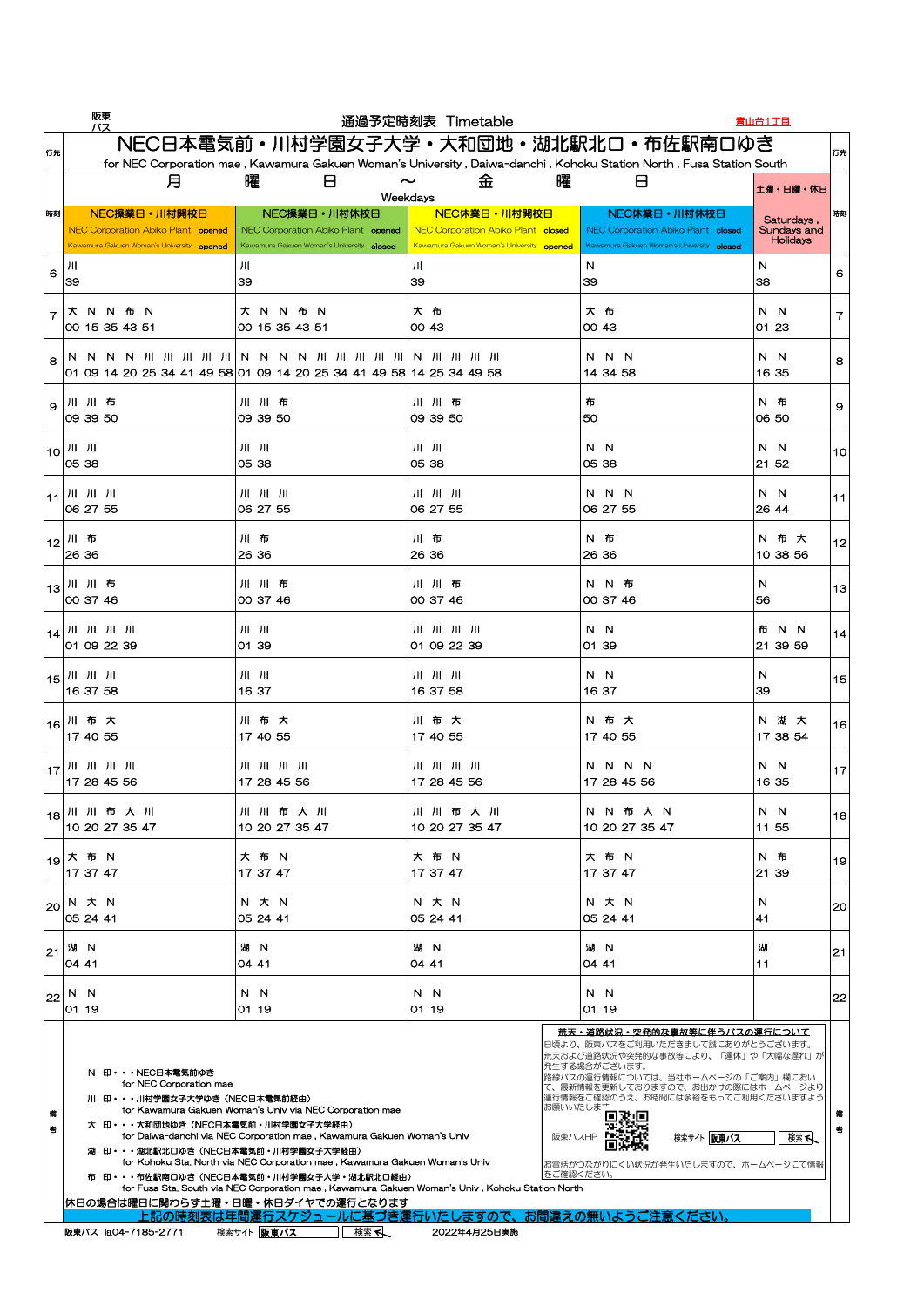|                             | 阪東<br>バス                                                                                                                                                                                                                                                                                                                                     |                                                                                                                                                             | 通過予定時刻表 Timetable                                                                                      |                                                                                                 | <u>青山台2丁目</u>                                |      |
|-----------------------------|----------------------------------------------------------------------------------------------------------------------------------------------------------------------------------------------------------------------------------------------------------------------------------------------------------------------------------------------|-------------------------------------------------------------------------------------------------------------------------------------------------------------|--------------------------------------------------------------------------------------------------------|-------------------------------------------------------------------------------------------------|----------------------------------------------|------|
| 行先                          |                                                                                                                                                                                                                                                                                                                                              | NEC日本電気前・川村学園女子大学・大和団地・湖北駅北口・布佐駅南口ゆき<br>for NEC Corporation mae, Kawamura Gakuen Woman's University, Daiwa-danchi, Kohoku Station North, Fusa Station South |                                                                                                        |                                                                                                 |                                              | 行先   |
|                             | 月                                                                                                                                                                                                                                                                                                                                            | 曜<br>┍                                                                                                                                                      | 曜<br>金<br>$\sim$<br>Weekdays                                                                           | H                                                                                               | 土曜・日曜・休日                                     |      |
| 時刻                          | NEC操業日·川村開校日<br>NEC Corporation Abiko Plant opened<br>Kawamura Gakuen Woman's University opened                                                                                                                                                                                                                                              | NEC操業日·川村休校日<br>NEC Corporation Abiko Plant opened<br>Kawamura Gakuen Woman's University closed                                                             | NEC休業日·川村開校日<br><b>NEC Corporation Abiko Plant closed</b><br>Kawamura Gakuen Woman's University opened | NEC休業日·川村休校日<br>NEC Corporation Abiko Plant closed<br>Kawamura Gakuen Woman's University closed | Saturdays,<br>Sundays and<br><b>Holidays</b> | 時刻   |
| 6                           | 川<br>14O                                                                                                                                                                                                                                                                                                                                     | 川<br>40                                                                                                                                                     | $J\parallel$<br><b>40</b>                                                                              | N<br><b>40</b>                                                                                  | N<br>39                                      | 6    |
|                             | 布<br><b>N</b><br>-N<br>-N<br>16 36 44 52                                                                                                                                                                                                                                                                                                     | 布<br>大 N<br>N.<br>-N<br>16 36 44 52<br>O <sub>1</sub>                                                                                                       | 大<br>布<br>44<br>IO1                                                                                    | 大<br>布<br>44<br>O1                                                                              | N N<br>02 24                                 |      |
| $\mathcal{S}_{\mathcal{S}}$ |                                                                                                                                                                                                                                                                                                                                              | 02 10 15 21 26 35 42 50 59   02 10 15 21 26 35 42 50 59   15 26 35 50 59                                                                                    |                                                                                                        | N N N<br>15 35 59                                                                               | N N<br>17 36                                 | 8    |
| $\mathsf{Q}$                | '川川布<br> 10 40 51                                                                                                                                                                                                                                                                                                                            | 川川布<br>10 40 51                                                                                                                                             | 川川布<br>10 40 51                                                                                        | 布<br> 51                                                                                        | N 布<br>$ 07\;51$                             | 9    |
| 10 <sup>1</sup>             | 06 39                                                                                                                                                                                                                                                                                                                                        | $J  $ $J  $<br>06 39                                                                                                                                        | $J  -J  $<br>06 39                                                                                     | N N<br>06 39                                                                                    | N N<br>22 53                                 | 10   |
|                             | $\vert$ )II $\vert$ )II $\vert$<br>$ 07 \t28 \t56$                                                                                                                                                                                                                                                                                           | $J  -J  -J  $<br>07 28 56                                                                                                                                   | $J  $ $J  $ $J  $<br>07 28 56                                                                          | N N N<br>07 28 56                                                                               | N N<br>27 45                                 | 11   |
| 12                          | 川 布<br>$ 27 \t37$                                                                                                                                                                                                                                                                                                                            | 川布<br>27 37                                                                                                                                                 | 川布<br>27 37                                                                                            | N 布<br>27 37                                                                                    | N 布 大<br>11 39 57                            | $12$ |
|                             | 113川川布<br>$ 01 \t38 \t47$                                                                                                                                                                                                                                                                                                                    | 川川布<br>$ 01 \, 38 \, 47$                                                                                                                                    | 川川布<br>01 38 47                                                                                        | N N 布<br>$ 01 \, 38 \, 47$                                                                      | N<br>57                                      | 13   |
|                             | 02 10 23 40                                                                                                                                                                                                                                                                                                                                  | $J  $ $J  $<br>O2 40                                                                                                                                        | 02 10 23 40                                                                                            | N N<br>02 40                                                                                    | 布 N<br>22 40                                 | 14   |
| 15 <sup>1</sup>             | $\vert$ JII $\vert$ JII JII<br>$ 17 \t38 \t59$                                                                                                                                                                                                                                                                                               | $J  $ $J  $<br>17 38                                                                                                                                        | $J  -J  -J  $<br>17 38 59                                                                              | N N<br>17 38                                                                                    | N N<br>00 40                                 | 15   |
|                             | 116川 布 大<br> 184156                                                                                                                                                                                                                                                                                                                          | 川布大<br>18 41 56                                                                                                                                             | 川布大<br>18 41 56                                                                                        | N 布 大<br>18 41 56                                                                               | N 湖 大<br>18 39 55                            | 16   |
|                             | $\mathbb{F}_1$ $\mathbb{F}_2$   $\mathbb{F}_2$   $\mathbb{F}_1$   $\mathbb{F}_2$   $\mathbb{F}_1$   $\mathbb{F}_2$   $\mathbb{F}_2$   $\mathbb{F}_2$   $\mathbb{F}_2$   $\mathbb{F}_2$   $\mathbb{F}_2$   $\mathbb{F}_2$   $\mathbb{F}_2$   $\mathbb{F}_2$   $\mathbb{F}_2$   $\mathbb{F}_2$   $\mathbb{F}_2$   $\mathbb{F}_$<br>18 29 46 57 | 18 29 46 57                                                                                                                                                 | 18 29 46 57                                                                                            | N N N N<br>18 29 46 57                                                                          | N N<br>17 36                                 | 17   |
|                             | 18川川布大川<br>11 21 28 36 48                                                                                                                                                                                                                                                                                                                    | 川川布大川<br>11 21 28 36 48                                                                                                                                     | 川川布大川<br>11 21 28 36 48                                                                                | N N 布 大 N<br>11 21 28 36 48                                                                     | N N<br>12 56                                 | 18   |
|                             | 1 <sub>19</sub> 大 布 N<br>18 38 48                                                                                                                                                                                                                                                                                                            | 大 布 N<br>18 38 48                                                                                                                                           | 大 布 N<br>18 38 48                                                                                      | 大 布 N<br>18 38 48                                                                               | N 布<br>22 40                                 | 19   |
|                             | $ _{20} $ N $\star$ N<br> 06 25 42                                                                                                                                                                                                                                                                                                           | N 大 N<br>06 25 42                                                                                                                                           | N 大 N<br>06 25 42                                                                                      | N 大 N<br>06 25 42                                                                               | N<br> 42                                     | 20   |

| 21     | 湖<br><b>N</b><br>105 42                                                                                                                                                                         | 湖<br>$\mathbb N$<br>05 42                                                                                                                                                                                                                                                                                                                                                                                            | 湖<br>- N<br>05 42                | 湖 N<br>105 42                                                                                                                                                                                                                                                                                     | 湖<br>12 | 21            |
|--------|-------------------------------------------------------------------------------------------------------------------------------------------------------------------------------------------------|----------------------------------------------------------------------------------------------------------------------------------------------------------------------------------------------------------------------------------------------------------------------------------------------------------------------------------------------------------------------------------------------------------------------|----------------------------------|---------------------------------------------------------------------------------------------------------------------------------------------------------------------------------------------------------------------------------------------------------------------------------------------------|---------|---------------|
| 22     | N<br>- N<br>02 20                                                                                                                                                                               | N N<br>02 20                                                                                                                                                                                                                                                                                                                                                                                                         | N N<br>02 20                     | N N<br>02 20                                                                                                                                                                                                                                                                                      |         | $^{\prime}22$ |
| 備<br>考 | N 印・・・NEC日本電気前ゆき<br>for NEC Corporation mae<br>川 印・・・川村学園女子大学ゆき (NEC日本電気前経由)<br>大 印・・・大和団地ゆき (NEC日本電気前・川村学園女子大学経由)<br>湖 印···湖北駅北口ゆき (NEC日本電気前・川村学園女子大学経由)<br> 休日の場合は曜日に関わらず土曜・日曜・休日ダイヤでの運行となります | for Kawamura Gakuen Woman's Univ via NEC Corporation mae<br>for Daiwa-danchi via NEC Corporation mae, Kawamura Gakuen Woman's Univ<br>for Kohoku Sta. North via NEC Corporation mae, Kawamura Gakuen Woman's Univ<br>布 印···布佐駅南口ゆき(NEC日本電気前・川村学園女子大学・湖北駅北口経由)<br>for Fusa Sta. South via NEC Corporation mae, Kawamura Gakuen Woman's Univ, Kohoku Station North<br>上記の時刻表は年間運行スケジュールに基づき運行いたしますので、お間違えの無いようご注意ください。 | お願いいたしまき<br>阪東バスHP<br> をご確認ください。 | 荒天・道路状況・突発的な事故等に伴うバスの運行について<br>日頃より、阪東バスをご利用いただきまして誠にありがとうございます。<br>荒天および道路状況や突発的な事故等により、「運休」や「大幅な遅れ」が<br> 発生する場合がございます。<br> 路線バスの運行情報については、当社ホームページの「ご案内」欄におい<br> て、最新情報を更新しておりますので、お出かけの際にはホームページより <br>運行情報をご確認のうえ、お時間には余裕をもってご利用くださいますよう <br>検索サイト 阪東バス<br>お電話がつながりにくい状況が発生いたしますので、ホームページにて情報 | 検索      | 考             |
|        | 阪東バス TEL04-7185-2771                                                                                                                                                                            | 検索へ<br>検索サイト 阪東バス                                                                                                                                                                                                                                                                                                                                                                                                    | 2022年4月25日実施                     |                                                                                                                                                                                                                                                                                                   |         |               |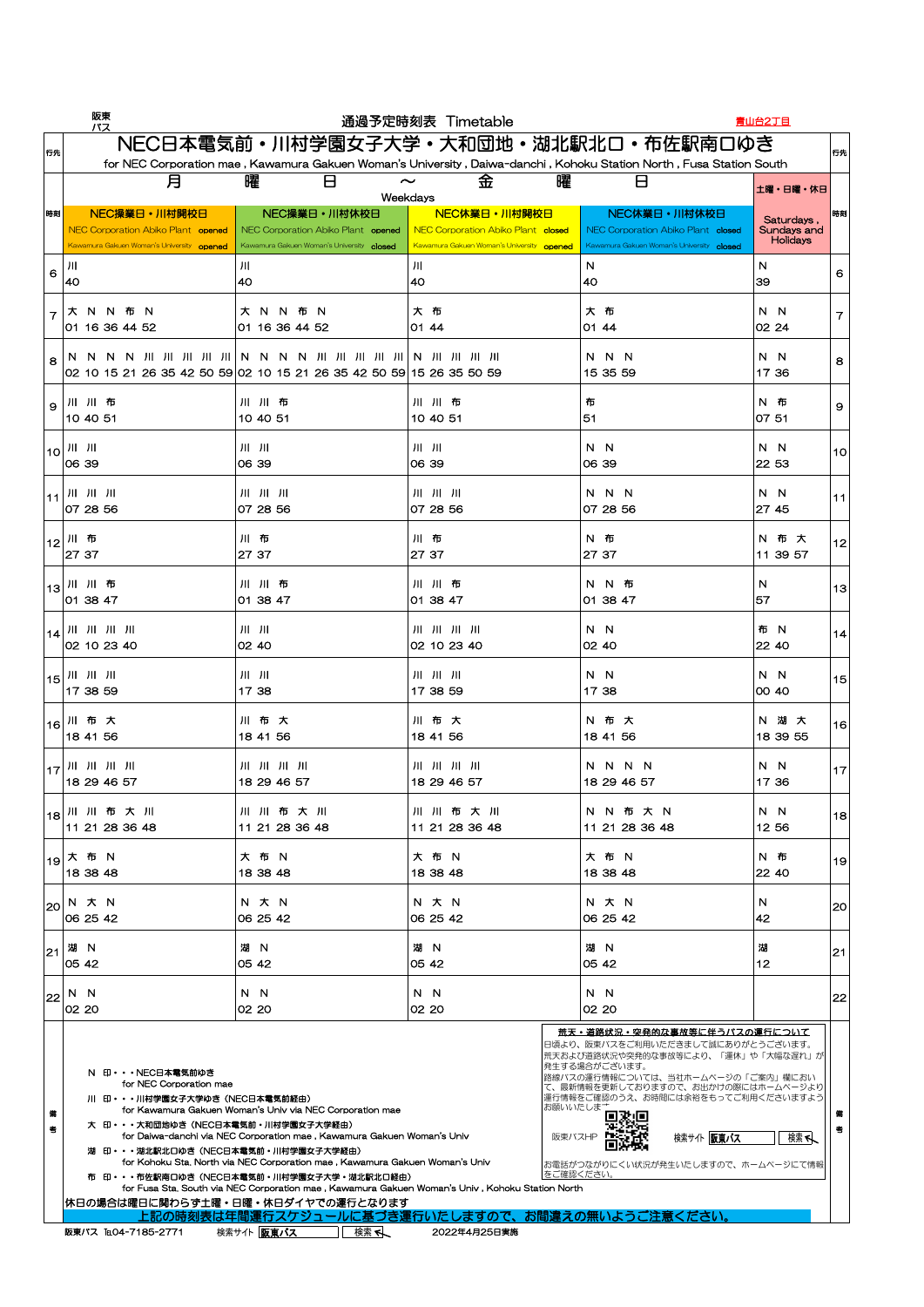|                    | 阪東<br>バス                                                                                        |                                                                                                                                                             | 通過予定時刻表 Timetable                                                                               |                                                                                                 | 青山台4丁目                                       |    |
|--------------------|-------------------------------------------------------------------------------------------------|-------------------------------------------------------------------------------------------------------------------------------------------------------------|-------------------------------------------------------------------------------------------------|-------------------------------------------------------------------------------------------------|----------------------------------------------|----|
| 行先                 |                                                                                                 | NEC日本電気前・川村学園女子大学・大和団地・湖北駅北口・布佐駅南口ゆき<br>for NEC Corporation mae, Kawamura Gakuen Woman's University, Daiwa-danchi, Kohoku Station North, Fusa Station South |                                                                                                 |                                                                                                 |                                              | 行先 |
|                    | 月                                                                                               | 曜<br>H                                                                                                                                                      | 曜<br>金<br>$\boldsymbol{\sim}$<br>Weekdays                                                       | Ь                                                                                               | 土曜・日曜・休日                                     |    |
| 時刻                 | NEC操業日·川村開校日<br>NEC Corporation Abiko Plant opened<br>Kawamura Gakuen Woman's University opened | NEC操業日·川村休校日<br>NEC Corporation Abiko Plant opened<br>Kawamura Gakuen Woman's University closed                                                             | NEC休業日·川村開校日<br>NEC Corporation Abiko Plant closed<br>Kawamura Gakuen Woman's University opened | NEC休業日·川村休校日<br>NEC Corporation Abiko Plant closed<br>Kawamura Gakuen Woman's University closed | Saturdays,<br>Sundays and<br><b>Holidays</b> | 時刻 |
| 6                  | 川<br> 41                                                                                        | Ш<br>$\vert 41$                                                                                                                                             | JII<br>41                                                                                       | N<br> 41                                                                                        | N<br> 40                                     | 6  |
|                    | 布<br>大 N<br>N.<br>- N<br>102 17 37 45 53                                                        | 大 N N 布 N<br>02 17 37 45 53                                                                                                                                 | 大 布<br>02 45                                                                                    | 大布<br>102 45                                                                                    | N.<br>N <sub>1</sub><br>03 25                |    |
| 8                  | N N N N JII JII JII JII<br>03 11 16 22 27 36 43 51                                              | N N N N JII JII JII JII<br>03 11 16 22 27 36 43 51                                                                                                          | N JII JII JII<br>16 27 36 51                                                                    | N N<br>16 36                                                                                    | N N<br>18 37                                 | 8  |
| 9                  | 川川川布<br> 00114152                                                                               | 川川川布<br>00 11 41 52                                                                                                                                         | 川川川布<br>00 11 41 52                                                                             | N 布<br>00 52                                                                                    | N 布<br>08 52                                 | 9  |
|                    | $\vert 10 \vert$ JII JII<br> 07 40                                                              | $J  -J  $<br>07 40                                                                                                                                          | $J  $ $J  $<br>07 40                                                                            | N N<br>07 40                                                                                    | N N<br>23 54                                 | 10 |
|                    | $JII$ $JII$ $JII$<br>08 29 57                                                                   | $JII$ $JII$ $JII$<br>08 29 57                                                                                                                               | $JII$ $JII$ $JII$<br>08 29 57                                                                   | N N N<br>08 29 57                                                                               | N N<br> 28 46                                | 11 |
|                    | 1 <sub>12</sub> 川布<br>28 38                                                                     | 川布<br>28 38                                                                                                                                                 | 川布<br>28 38                                                                                     | N 布<br>28 38                                                                                    | N 布 大<br>12 40 58                            | 12 |
|                    | 1 <sub>13</sub> 川川布<br>02 39 48                                                                 | 川川布<br>02 39 48                                                                                                                                             | 川川布<br>02 39 48                                                                                 | N N 布<br>02 39 48                                                                               | N<br>58                                      | 13 |
|                    | $ 14 $ $  1  $ $  1  $ $  1  $<br> 03112441                                                     | $J  -J  $<br>03 41                                                                                                                                          | 03 11 24 41                                                                                     | N N<br> 03 41                                                                                   | 布 N<br>23 41                                 | 14 |
| $\vert$ 15 $\vert$ | 1839                                                                                            | $J   - J  $<br>18 39                                                                                                                                        | $J  $ $J  $<br>18 39                                                                            | N N<br>18 39                                                                                    | N N<br> 01 41                                | 15 |
|                    | 116川川布大<br> 00194257                                                                            | 川布大<br>19 42 57                                                                                                                                             | 川川布大<br>00 19 42 57                                                                             | N 布 大<br>19 42 57                                                                               | N 湖 大<br>19 40 56                            | 16 |
|                    | $\left  \frac{1}{17} \right $ JII JII JII<br>$ 19\,30\,47\,58$                                  | 19 30 47 58                                                                                                                                                 | 19 30 47 58                                                                                     | N N N N<br>19 30 47 58                                                                          | N N<br>18 37                                 | 17 |
|                    | 118川川布大川<br> 12 22 29 37 49                                                                     | 川川布大川<br>12 22 29 37 49                                                                                                                                     | 川川布大川<br>12 22 29 37 49                                                                         | N N 布 大 N<br>12 22 29 37 49                                                                     | N N<br>13 57                                 | 18 |
|                    | l <sub>19</sub> 大 布 N<br>$ 19\,39\,49$                                                          | 大 布 N<br>19 39 49                                                                                                                                           | 大 布 N<br>19 39 49                                                                               | 大 布 N<br>19 39 49                                                                               | N 布<br>23 41                                 | 19 |
| 20                 | N 大 N<br>$ 07 \t26 \t43$                                                                        | N 大 N<br>07 26 43                                                                                                                                           | N 大 N<br>07 26 43                                                                               | N 大 N<br>07 26 43                                                                               | N<br> 43                                     | 20 |

|        | IUT ZU 40                                                                                                                                                                                      | UI 20 40                                                                                                                                                                                                                                                                                                                                                                                                             | IUT ZU 40         | IUT ZU 40                                                                                                                                                                                                                                                                                                                          | I 40.               |    |
|--------|------------------------------------------------------------------------------------------------------------------------------------------------------------------------------------------------|----------------------------------------------------------------------------------------------------------------------------------------------------------------------------------------------------------------------------------------------------------------------------------------------------------------------------------------------------------------------------------------------------------------------|-------------------|------------------------------------------------------------------------------------------------------------------------------------------------------------------------------------------------------------------------------------------------------------------------------------------------------------------------------------|---------------------|----|
| 21     | 湖<br><b>N</b><br>106 43                                                                                                                                                                        | 湖<br><b>N</b><br>06 43                                                                                                                                                                                                                                                                                                                                                                                               | 湖<br>- N<br>06 43 | 湖 N<br>06 43                                                                                                                                                                                                                                                                                                                       | 湖<br>13             | 21 |
| 22     | N<br><b>N</b><br>$ 03\;21$                                                                                                                                                                     | N N<br>03 21                                                                                                                                                                                                                                                                                                                                                                                                         | N N<br>103 21     | N N<br>IO3 21                                                                                                                                                                                                                                                                                                                      |                     | 22 |
| 備<br>考 | N 印・・・NEC日本電気前ゆき<br>for NEC Corporation mae<br>川 印・・・川村学園女子大学ゆき(NEC日本電気前経由)<br>大 印・・・大和団地ゆき(NEC日本電気前・川村学園女子大学経由)<br>湖 印··· 湖北駅北口ゆき (NEC日本電気前・川村学園女子大学経由)<br> 休日の場合は曜日に関わらず土曜・日曜・休日ダイヤでの運行となります | for Kawamura Gakuen Woman's Univ via NEC Corporation mae<br>for Daiwa-danchi via NEC Corporation mae, Kawamura Gakuen Woman's Univ<br>for Kohoku Sta. North via NEC Corporation mae, Kawamura Gakuen Woman's Univ<br>布 印・・・布佐駅南口ゆき(NEC日本電気前・川村学園女子大学・湖北駅北口経由)<br>for Fusa Sta, South via NEC Corporation mae, Kawamura Gakuen Woman's Univ, Kohoku Station North<br>上記の時刻表は年間運行スケジュールに基づき運行いたしますので、お間違えの無いようご注意ください。 |                   | <u> 荒天・道路状況・突発的な事故等に伴うバスの運行について</u><br>日頃より、阪東バスをご利用いただきまして誠にありがとうございます。<br> 荒天および道路状況や突発的な事故等により、「運休」や「大幅な遅れ」が <br> 発生する場合がございます。<br> 路線バスの運行情報については、当社ホームページの「ご案内」欄におい<br>て、最新情報を更新しておりますので、お出かけの際にはホームページより<br> 運行情報をご確認のうえ、お時間には余裕をもってご利用くださいますよう <br>お願いいたしまさ<br>阪東バスHP<br> お電話がつながりにくい状況が発生いたしますので、ホームページにて情報 <br> をご確認ください。 | 検索サイト   阪東バス<br>検索へ |    |
|        | 阪東バス TELO4-7185-2771                                                                                                                                                                           | 検索サイト 阪東バス<br>検索へ                                                                                                                                                                                                                                                                                                                                                                                                    | 2022年4月25日実施      |                                                                                                                                                                                                                                                                                                                                    |                     |    |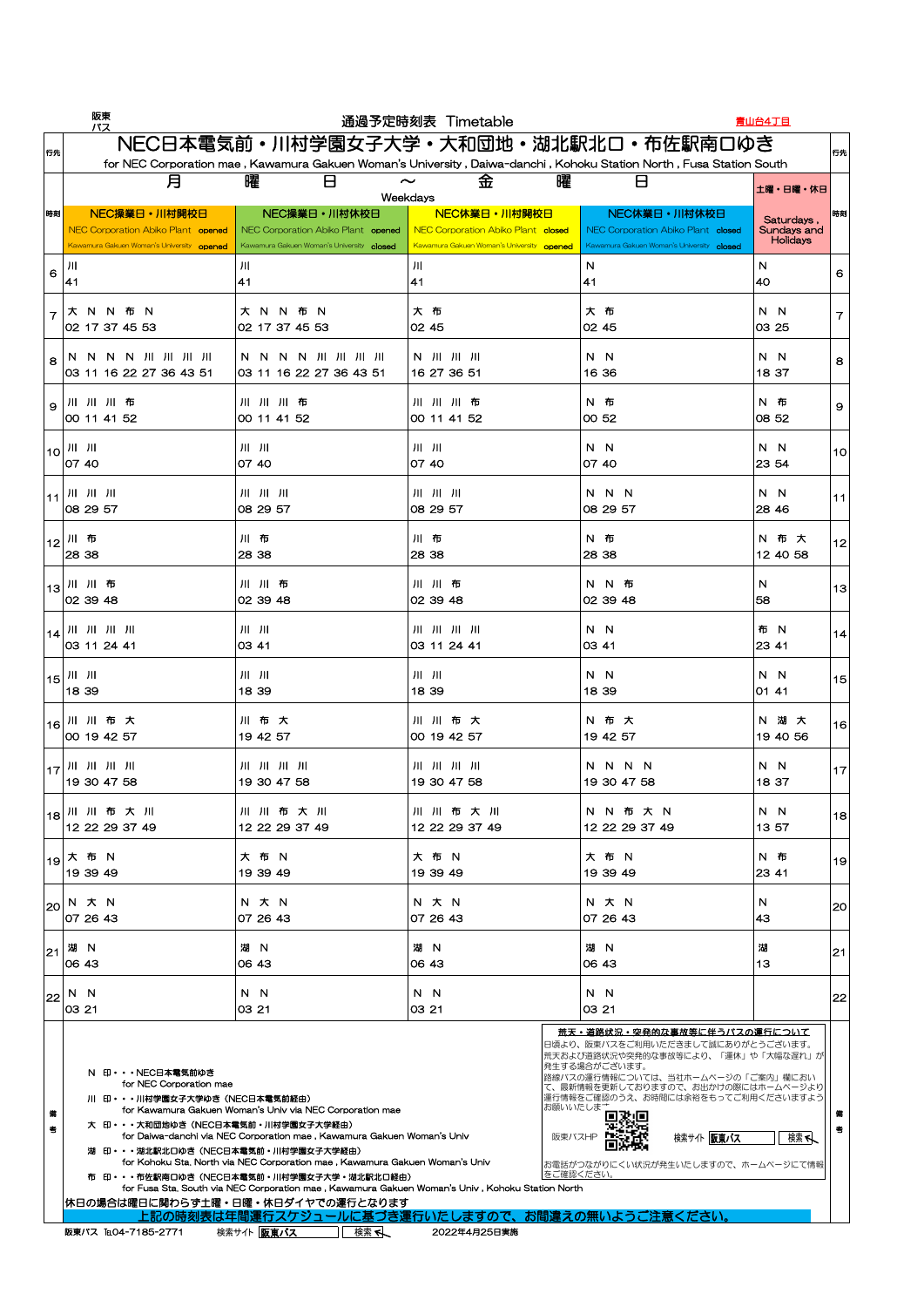| 阪東<br>バス                                                                                                                                                                                                                                                                                                                                                                                                                                                                                                                                                                                                                                                                                                                                                                                                                                                                                                                                                                                                                                                                                                                   |                                                                                                 | 通過予定時刻表 Timetable                                                                                                                                      |                                                                                                 | NEC日本電気前<br>(NEC側)                    |                     |                                                                     |                    |
|----------------------------------------------------------------------------------------------------------------------------------------------------------------------------------------------------------------------------------------------------------------------------------------------------------------------------------------------------------------------------------------------------------------------------------------------------------------------------------------------------------------------------------------------------------------------------------------------------------------------------------------------------------------------------------------------------------------------------------------------------------------------------------------------------------------------------------------------------------------------------------------------------------------------------------------------------------------------------------------------------------------------------------------------------------------------------------------------------------------------------|-------------------------------------------------------------------------------------------------|--------------------------------------------------------------------------------------------------------------------------------------------------------|-------------------------------------------------------------------------------------------------|---------------------------------------|---------------------|---------------------------------------------------------------------|--------------------|
| 川村学園女子大学・大和団地・湖北駅北口・布佐駅南口・南青山循環ゆき<br>天王台駅北口ゆき<br>行先                                                                                                                                                                                                                                                                                                                                                                                                                                                                                                                                                                                                                                                                                                                                                                                                                                                                                                                                                                                                                                                                        |                                                                                                 |                                                                                                                                                        |                                                                                                 |                                       |                     |                                                                     |                    |
| 月                                                                                                                                                                                                                                                                                                                                                                                                                                                                                                                                                                                                                                                                                                                                                                                                                                                                                                                                                                                                                                                                                                                          | 曜<br>$\boxminus$                                                                                | for Kawamura Gakuen Woman's University, Daiwa-danchi, Kohoku Station North, Fusa Station South, Minamiaoyama Loop Line<br>曜<br>金<br>$\sim$<br>Weekdays | $\Box$                                                                                          | 土曜・日曜・休日                              |                     | 柴崎台5丁目経由<br>for Tennōdai Station North<br>via Shibasakidai-go-chōme | 行先                 |
| NEC操業日·川村開校日<br>時刻<br>NEC Corporation Abiko Plant opened<br>Kawamura Gakuen Woman's University opened                                                                                                                                                                                                                                                                                                                                                                                                                                                                                                                                                                                                                                                                                                                                                                                                                                                                                                                                                                                                                      | NEC操業日·川村休校日<br>NEC Corporation Abiko Plant opened<br>Kawamura Gakuen Woman's University closed | NEC休業日·川村開校日<br>NEC Corporation Abiko Plant closed<br>Kawamura Gakuen Woman's University opened                                                        | NEC休業日·川村休校日<br>NEC Corporation Abiko Plant closed<br>Kawamura Gakuen Woman's University closed | Saturdays,<br>Sundays and<br>Holidays | 月曜日~金曜日<br>Weekdays | 土曜・日曜・休日<br>Saturdays,<br><b>Sundays and Holidays</b>               | 時刻                 |
| $J$ l<br>6<br>$ 4^{\circ}$                                                                                                                                                                                                                                                                                                                                                                                                                                                                                                                                                                                                                                                                                                                                                                                                                                                                                                                                                                                                                                                                                                 | $J \parallel$<br>$\mid$ 41                                                                      | 41                                                                                                                                                     |                                                                                                 |                                       |                     |                                                                     | 6                  |
| 大布<br> 02 45                                                                                                                                                                                                                                                                                                                                                                                                                                                                                                                                                                                                                                                                                                                                                                                                                                                                                                                                                                                                                                                                                                               | 大<br>布<br> 02 45                                                                                | 大 布<br>02 45                                                                                                                                           | 大布<br> 02 45                                                                                    |                                       |                     |                                                                     |                    |
| 18 南川川川川川<br>01 27 36 43 51                                                                                                                                                                                                                                                                                                                                                                                                                                                                                                                                                                                                                                                                                                                                                                                                                                                                                                                                                                                                                                                                                                | 南川川川川川<br>01 27 36 43 51                                                                        | 南川川川<br>01 27 36 51                                                                                                                                    | 甬<br> O1                                                                                        | 03                                    |                     |                                                                     | 8                  |
| 川 川 南 川 布<br>$\overline{9}$<br>$\big 00\big 11\big 20\big 41\big 52\big $                                                                                                                                                                                                                                                                                                                                                                                                                                                                                                                                                                                                                                                                                                                                                                                                                                                                                                                                                                                                                                                  | 川川南川布<br>$\big 00\big 11\big 20\big 41\big 52\big $                                             | 川川南川布<br>00 11 20 41 52                                                                                                                                | 南 布<br>$ 20\>52 $                                                                               | 南布<br> 1952                           |                     |                                                                     | 9                  |
| 110 川 南 川 南<br>$ 07 \t19 \t40 \t56$                                                                                                                                                                                                                                                                                                                                                                                                                                                                                                                                                                                                                                                                                                                                                                                                                                                                                                                                                                                                                                                                                        | 川南川南<br>$ 07 \t19 \t40 \t56$                                                                    | 川南川南<br>07 19 40 56                                                                                                                                    | 南南<br>$ 19\,56 $                                                                                | 南南南<br> 10, 39                        |                     |                                                                     | 10                 |
| 「11 川 川 南 川<br>$\big 08\ 29\ 44\ 57$                                                                                                                                                                                                                                                                                                                                                                                                                                                                                                                                                                                                                                                                                                                                                                                                                                                                                                                                                                                                                                                                                       | 川 川 南 川<br>08 29 44 57                                                                          | 川川南川<br>08 29 44 57                                                                                                                                    | 南<br> 44                                                                                        | 南 南<br> 20, 58                        |                     |                                                                     | 11                 |
| l <sub>12</sub>   南 川 布<br>21 28 38                                                                                                                                                                                                                                                                                                                                                                                                                                                                                                                                                                                                                                                                                                                                                                                                                                                                                                                                                                                                                                                                                        | 南 川 布<br>21 28 38                                                                               | 南川布<br>21 28 38                                                                                                                                        | 南布<br> 21 38                                                                                    | 南布大<br>25 40 58                       |                     |                                                                     | $12$               |
| 1 <sub>13</sub> 川 川 布<br>$ 02 \t39 \t48$                                                                                                                                                                                                                                                                                                                                                                                                                                                                                                                                                                                                                                                                                                                                                                                                                                                                                                                                                                                                                                                                                   | 川川布<br>$ 02 \t39 \t48$                                                                          | 川川布<br>02 39 48                                                                                                                                        | 布<br> 48                                                                                        |                                       | 16                  | 26                                                                  | 13                 |
| $\begin{bmatrix} 1 & 4 & 4 & 4 \end{bmatrix}$ $\begin{bmatrix} 1 & 1 & 1 & 1 & 1 \end{bmatrix}$<br>$\big 03\ 11\ 24\ 41$                                                                                                                                                                                                                                                                                                                                                                                                                                                                                                                                                                                                                                                                                                                                                                                                                                                                                                                                                                                                   | $J   - J  $<br> 03 41                                                                           | 川川川川川<br>03 11 24 41                                                                                                                                   |                                                                                                 | 布<br>23                               | 18                  | 18                                                                  | 14                 |
| $15$ $  $ $  $ $  $<br> 1839                                                                                                                                                                                                                                                                                                                                                                                                                                                                                                                                                                                                                                                                                                                                                                                                                                                                                                                                                                                                                                                                                               | $J  $ $J  $<br>18 39                                                                            | $J  $ $J  $<br>18 39                                                                                                                                   |                                                                                                 |                                       | 03                  | 25                                                                  | 15                 |
| 116川川布大<br>$\big 00\big 19\big 42\big 57$                                                                                                                                                                                                                                                                                                                                                                                                                                                                                                                                                                                                                                                                                                                                                                                                                                                                                                                                                                                                                                                                                  | 川布大<br>19 42 57                                                                                 | 川川布大<br>00 19 42 57                                                                                                                                    | 布大<br>$ 42\;57 $                                                                                | 湖 大<br>40 56                          | 09 39               | $ 09\,51$                                                           | 16                 |
| $\lfloor 17 \rfloor$ JII JII JII<br>19 30 47 58                                                                                                                                                                                                                                                                                                                                                                                                                                                                                                                                                                                                                                                                                                                                                                                                                                                                                                                                                                                                                                                                            | 19 30 47 58                                                                                     | 19 30 47 58                                                                                                                                            |                                                                                                 |                                       | 14 44               | 35                                                                  | $\vert$ 17 $\vert$ |
| 18川川布大川<br>$12$ 22 29 37 49                                                                                                                                                                                                                                                                                                                                                                                                                                                                                                                                                                                                                                                                                                                                                                                                                                                                                                                                                                                                                                                                                                | 川川布大川<br>12 22 29 37 49                                                                         | 川川布大川<br>12 22 29 37 49                                                                                                                                | 布 大<br>29 37                                                                                    |                                       | 134                 | 05 32                                                               | 18                 |
| l <sub>19</sub>   大 布<br>$ 19\,39$                                                                                                                                                                                                                                                                                                                                                                                                                                                                                                                                                                                                                                                                                                                                                                                                                                                                                                                                                                                                                                                                                         | 大布<br>19 39                                                                                     | 大布<br>19 39                                                                                                                                            | 大布<br>19 39                                                                                     | 布<br> 41                              | 04                  |                                                                     | 19                 |
| $^{\prime}$ 20 $\vert$ $\star$<br> 26                                                                                                                                                                                                                                                                                                                                                                                                                                                                                                                                                                                                                                                                                                                                                                                                                                                                                                                                                                                                                                                                                      | 大<br>26                                                                                         | 26                                                                                                                                                     | 26                                                                                              |                                       | $\frac{1}{2}$<br>58 |                                                                     | 20                 |
| 湖<br>21<br> 06                                                                                                                                                                                                                                                                                                                                                                                                                                                                                                                                                                                                                                                                                                                                                                                                                                                                                                                                                                                                                                                                                                             | 06                                                                                              | 06                                                                                                                                                     | 湖<br> 06                                                                                        | 13                                    | ☀<br> 25            |                                                                     | 21                 |
| 22                                                                                                                                                                                                                                                                                                                                                                                                                                                                                                                                                                                                                                                                                                                                                                                                                                                                                                                                                                                                                                                                                                                         |                                                                                                 |                                                                                                                                                        |                                                                                                 |                                       |                     |                                                                     | 22                 |
| <u> 荒天・道路状況・突発的な事故等に伴うバスの運行について</u><br> 日頃より、阪東バスをご利用いただきまして誠にありがとうございます。<br> 荒天および道路状況や突発的な事故等により、「運休」や「大幅な遅れ」が  <br>南 印•••南青山西 → 柴崎台五丁目 → 天王台駅北口循環<br> 発生する場合がございます。<br>for Loop Line Minamiaoyama-nishi $\rightarrow$ Shibasakidai-go-chōme $\rightarrow$ Tennōdai Station North<br> 路線バスの運行情報については、当社ホームページの「ご案内」欄におい<br>て、最新情報を更新しておりますので、お出かけの際にはホームページより  <br>川 印・・・川村学園女子大学ゆき (NEC日本電気前経由)<br>for Kawamura Gakuen Woman's Univ via NEC Corporation mae<br> 運行情報をご確認のうえ、お時間には余裕をもってご利用くださいますよう  <br> お願いいたしま <sup>++</sup><br>大 印・・・大和団地ゆき(NEC日本電気前・川村学園女子大学経由)<br>for Daiwa-danchi via NEC Corporation mae, Kawamura Gakuen Woman's Univ<br>湖 印···湖北駅北口ゆき (NEC日本電気前・川村学園女子大学経由)<br>検索サイト 阪東バス<br>検索へ<br>阪東バスHP<br>for Kohoku Sta. North via NEC Corporation mae, Kawamura Gakuen Woman's Univ<br>布 印···布佐駅南口ゆき (NEC日本電気前・川村学園女子大学・湖北駅北口経由)<br>for Fusa Sta. South via NEC Corporation mae, Kawamura Gakuen Woman's Univ, Kohoku Station North<br> お電話がつながりにくい状況が発生いたしますので、ホームページにて情報  <br><b>をご確認ください。</b><br>※ 印・・・NEC日本電気我孫子事業所の休業日については運休となります。<br>Out of service when "NEC Corporation Abiko Plant" are closed |                                                                                                 |                                                                                                                                                        |                                                                                                 |                                       |                     |                                                                     |                    |
|                                                                                                                                                                                                                                                                                                                                                                                                                                                                                                                                                                                                                                                                                                                                                                                                                                                                                                                                                                                                                                                                                                                            | 休日の場合は曜日に関わらず土曜・日曜・休日ダイヤでの運行となります                                                               | 上記の時刻表は年間運行スケジュールに基づき運行いたしますので、お間違えの無いようご注意ください。                                                                                                       |                                                                                                 |                                       |                     |                                                                     |                    |
| 阪東バス TELO4-7185-2771                                                                                                                                                                                                                                                                                                                                                                                                                                                                                                                                                                                                                                                                                                                                                                                                                                                                                                                                                                                                                                                                                                       | 検索へ<br>検索サイト   阪東バス                                                                             | 2022年4月25日実施                                                                                                                                           |                                                                                                 |                                       |                     |                                                                     |                    |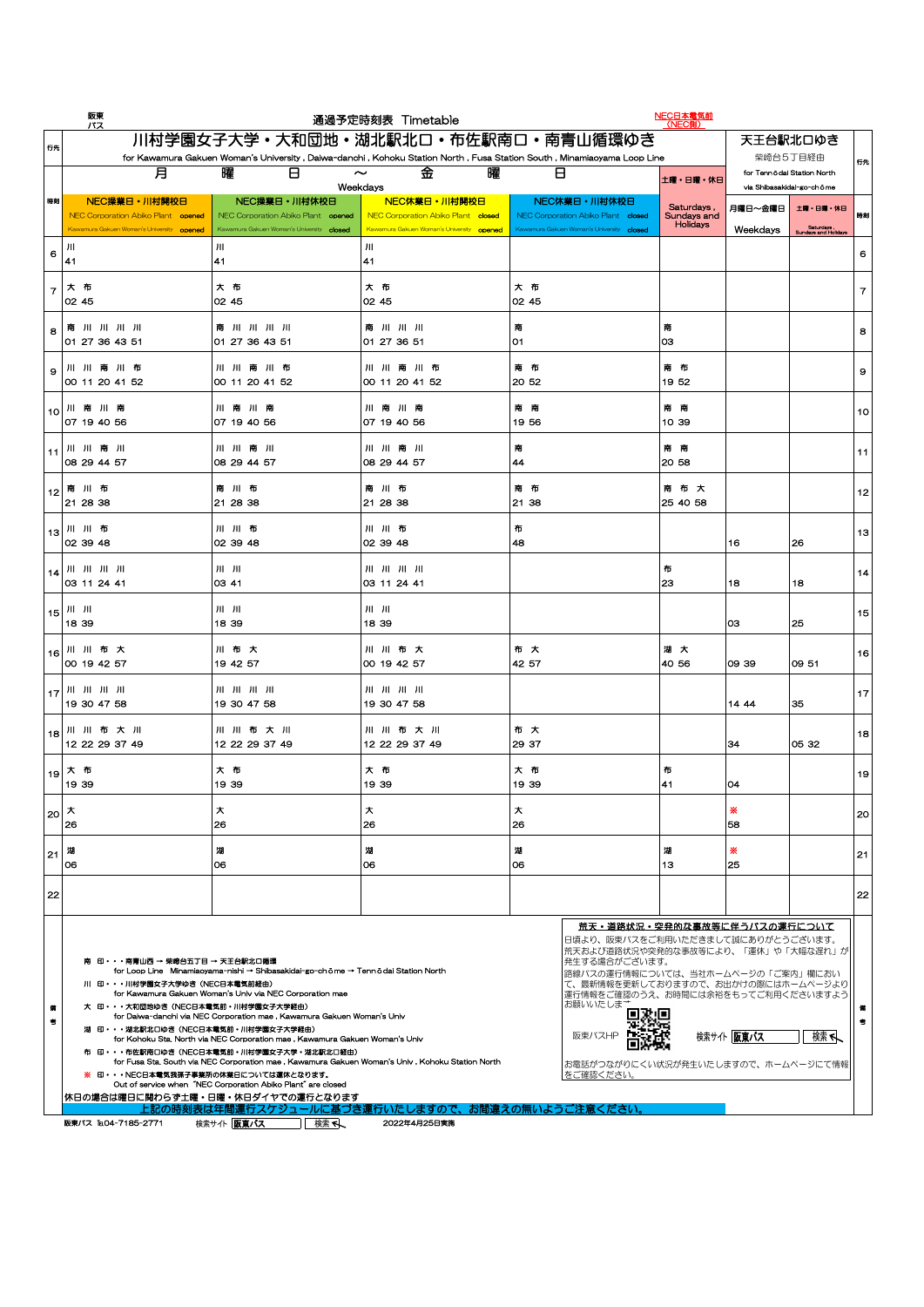|                                                                                                | 阪東<br>バス                                                                                                           |                                                                                                                                                                                                                          |                               |            | 通過予定時刻表 Timetable           |                                   |                      | 川村学園女子大学                                                                                                       |
|------------------------------------------------------------------------------------------------|--------------------------------------------------------------------------------------------------------------------|--------------------------------------------------------------------------------------------------------------------------------------------------------------------------------------------------------------------------|-------------------------------|------------|-----------------------------|-----------------------------------|----------------------|----------------------------------------------------------------------------------------------------------------|
| 行先                                                                                             | 大和団地・湖北駅北口・布佐駅南口・南青山循環ゆき<br>for Daiwa-danchi, Kohoku Station North<br>, Fusa Station South, Minamiaoyama Loop Line |                                                                                                                                                                                                                          |                               | 天王台駅北口ゆき   |                             |                                   |                      |                                                                                                                |
|                                                                                                |                                                                                                                    |                                                                                                                                                                                                                          |                               |            | for Tennödai Station North  |                                   |                      |                                                                                                                |
| 時刻                                                                                             |                                                                                                                    | 月曜日〜金曜日                                                                                                                                                                                                                  |                               |            | 土曜・日曜・休日                    |                                   | 月曜日〜金曜日              | 土曜・日曜・休日                                                                                                       |
|                                                                                                |                                                                                                                    | Weekdays                                                                                                                                                                                                                 |                               | Saturdays, | <b>Sundays and Holidays</b> |                                   | Weekdays             | Saturdays,<br><b>Sundays and Holidays</b>                                                                      |
| 6                                                                                              |                                                                                                                    |                                                                                                                                                                                                                          | 天王台駅北口ゆきは、柴崎台5丁目~天王台駅北口となります。 |            |                             |                                   |                      |                                                                                                                |
| $\overline{7}$                                                                                 | 布<br>大<br>02<br>45                                                                                                 |                                                                                                                                                                                                                          |                               |            |                             |                                   |                      |                                                                                                                |
| 8                                                                                              | 南<br>O <sub>1</sub>                                                                                                |                                                                                                                                                                                                                          | 南<br>O3                       |            |                             |                                   |                      |                                                                                                                |
| 9                                                                                              | 南<br>布<br>20<br>52                                                                                                 |                                                                                                                                                                                                                          | 南<br>19                       | 布<br>52    |                             |                                   |                      |                                                                                                                |
| 10                                                                                             | 南<br>南<br>19<br>56                                                                                                 |                                                                                                                                                                                                                          | 南<br>10                       | 南<br>39    |                             |                                   |                      |                                                                                                                |
| 11                                                                                             | 南<br>44                                                                                                            |                                                                                                                                                                                                                          | 南<br>20                       | 南<br>58    |                             |                                   |                      |                                                                                                                |
| 12                                                                                             | 南<br>布<br>21<br>38                                                                                                 |                                                                                                                                                                                                                          | 南<br>25                       | 布<br>40    | 大<br>58                     |                                   |                      |                                                                                                                |
| 13                                                                                             | 布<br>48                                                                                                            |                                                                                                                                                                                                                          |                               |            |                             | 16                                |                      | 26                                                                                                             |
| 14                                                                                             |                                                                                                                    |                                                                                                                                                                                                                          | 布<br>23                       |            |                             | 18                                |                      | 18                                                                                                             |
| 15                                                                                             |                                                                                                                    |                                                                                                                                                                                                                          |                               |            |                             | O <sub>3</sub>                    |                      | 25                                                                                                             |
| 16                                                                                             | 大<br>布<br>42<br>57                                                                                                 |                                                                                                                                                                                                                          | 湖<br>40                       | 大<br>56    |                             | 09                                | 39                   | 51<br>O9                                                                                                       |
| 17                                                                                             |                                                                                                                    |                                                                                                                                                                                                                          |                               |            |                             | 14                                | 44                   | 35                                                                                                             |
| 18                                                                                             | 布<br>大<br>29<br>37                                                                                                 |                                                                                                                                                                                                                          |                               |            |                             | 34                                |                      | 32<br>05                                                                                                       |
| 19                                                                                             | 大<br>布<br>19<br>39                                                                                                 |                                                                                                                                                                                                                          | 布<br>41                       |            |                             | O4                                |                      | <u> 荒天・道路状況・突発的な事故等に伴うバスの運行について</u><br>日頃より、阪東バスをご利用いただきまして誠にありがとうございます。                                       |
| 20                                                                                             | 大<br>26                                                                                                            |                                                                                                                                                                                                                          |                               |            |                             | ⋇<br>58                           | 発生する場合がございます。        | 荒天および道路状況や突発的な事故等により、「運休」や「大幅な遅れ」が <br>路線バスの運行情報については、当社ホームページの「ご案内」欄におい<br>て、最新情報を更新しておりますので、お出かけの際にはホームページより |
| 21                                                                                             | 湖<br>06                                                                                                            |                                                                                                                                                                                                                          | 湖<br>13                       |            |                             | ⋇<br>25                           | お願いいたしま<br>阪東バスHP    | 運行情報をご確認のうえ、お時間には余裕をもってご利用くださいますよう<br>検索サイト阪東バス<br>検索へ                                                         |
| 22                                                                                             |                                                                                                                    |                                                                                                                                                                                                                          |                               |            |                             |                                   | をご確認ください。            | お電話がつながりにくい状況が発生いたしますので、ホームページにて情報                                                                             |
|                                                                                                | 印・・・大和団地ゆき(NEC日本電気前・川村学園女子大学経由)<br>大                                                                               |                                                                                                                                                                                                                          |                               |            |                             |                                   |                      |                                                                                                                |
|                                                                                                | for Daiwa-danchi via NEC Corporation mae, Kawamura Gakuen Woman's Univ<br>印・・・湖北駅北口ゆき (NEC日本電気前・川村学園女子大学経由)<br>湖   |                                                                                                                                                                                                                          |                               |            |                             |                                   |                      |                                                                                                                |
| 備考                                                                                             | 布                                                                                                                  | for Kohoku Sta, North via NEC Corporation mae, Kawamura Gakuen Woman's Univ<br>印・・・布佐駅南口ゆき(NEC日本電気前・川村学園女子大学・湖北駅北口経由)<br>for Fusa Sta. South via NEC Corporation mae, Kawamura Gakuen Woman's Univ, Kohoku Station North |                               |            |                             |                                   |                      |                                                                                                                |
|                                                                                                | 南                                                                                                                  | 印・・・南青山西 → 柴崎台五丁目 → 天王台駅北口循環<br>for Loop Line Minamiaoyama-nishi → Shibasakidai-go-chōme → Tennōdai Station North                                                                                                        |                               |            |                             |                                   |                      |                                                                                                                |
|                                                                                                | ⋇<br>印・・・NEC日本電気我孫子事業所の休業日については運休となります。                                                                            |                                                                                                                                                                                                                          |                               |            |                             |                                   | 阪東バス TEL04-7185-2771 |                                                                                                                |
| Out of service when "NEC Corporation Abiko Plant" are closed<br> ※道路事情等により遅れる場合がございますのでご了承下さい。 |                                                                                                                    |                                                                                                                                                                                                                          |                               |            |                             | 検索サイト 阪東バス<br>検索へ<br>2022年4月25日実施 |                      |                                                                                                                |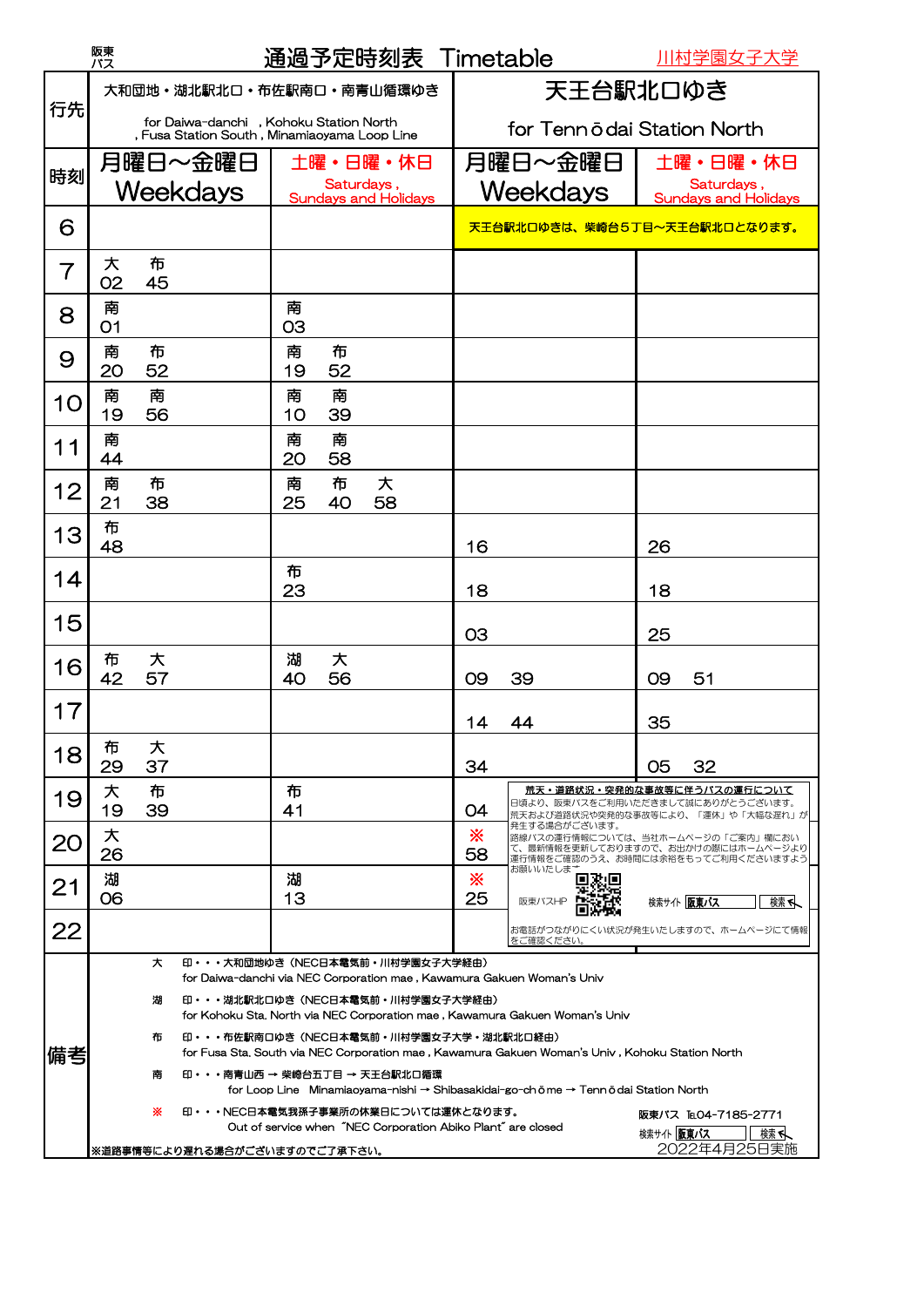|                | 阪東<br>バス                                                                                                                                         |                                                                                                                                                                                                                              |         | 通過予定時刻表 Timetable                                                                                                                          | <u> 梶池公園</u>      |  |  |  |
|----------------|--------------------------------------------------------------------------------------------------------------------------------------------------|------------------------------------------------------------------------------------------------------------------------------------------------------------------------------------------------------------------------------|---------|--------------------------------------------------------------------------------------------------------------------------------------------|-------------------|--|--|--|
| 行先             |                                                                                                                                                  | 大和団地・湖北駅北口・布佐駅南口ゆき                                                                                                                                                                                                           |         |                                                                                                                                            |                   |  |  |  |
|                |                                                                                                                                                  | for Daiwa-danchi, Kohoku Station North, Fusa Station South                                                                                                                                                                   |         |                                                                                                                                            |                   |  |  |  |
| 時刻             |                                                                                                                                                  | 月曜日~金曜日<br>Weekdays                                                                                                                                                                                                          |         | 土曜・日曜・休日<br>Saturdays, Sundays and Holidays                                                                                                |                   |  |  |  |
| 6              |                                                                                                                                                  |                                                                                                                                                                                                                              |         |                                                                                                                                            |                   |  |  |  |
| $\overline{7}$ | 大<br>O <sub>3</sub>                                                                                                                              | 布<br>46                                                                                                                                                                                                                      |         |                                                                                                                                            |                   |  |  |  |
| 8              |                                                                                                                                                  |                                                                                                                                                                                                                              |         |                                                                                                                                            |                   |  |  |  |
| 9              | 布<br>53                                                                                                                                          |                                                                                                                                                                                                                              | 布<br>53 |                                                                                                                                            |                   |  |  |  |
| 10             |                                                                                                                                                  |                                                                                                                                                                                                                              |         |                                                                                                                                            |                   |  |  |  |
| 11             |                                                                                                                                                  |                                                                                                                                                                                                                              |         |                                                                                                                                            |                   |  |  |  |
| 12             | 布<br>39                                                                                                                                          |                                                                                                                                                                                                                              | 布<br>41 | 大<br>59                                                                                                                                    |                   |  |  |  |
| 13             | 布<br>49                                                                                                                                          |                                                                                                                                                                                                                              |         |                                                                                                                                            |                   |  |  |  |
| 14             |                                                                                                                                                  |                                                                                                                                                                                                                              | 布<br>24 |                                                                                                                                            |                   |  |  |  |
| 15             |                                                                                                                                                  |                                                                                                                                                                                                                              |         |                                                                                                                                            |                   |  |  |  |
| 16             | 布<br>43                                                                                                                                          | 大<br>58                                                                                                                                                                                                                      | 湖<br>41 | 大<br>57                                                                                                                                    |                   |  |  |  |
| 17             |                                                                                                                                                  |                                                                                                                                                                                                                              |         |                                                                                                                                            |                   |  |  |  |
| 18             | 布<br>30                                                                                                                                          | 大<br>38                                                                                                                                                                                                                      |         |                                                                                                                                            |                   |  |  |  |
| 19             | 大<br>20                                                                                                                                          | 布<br>40                                                                                                                                                                                                                      | 布<br>42 | 荒天・道路状況・突発的な事故等に伴うバスの運行について<br>日頃より、阪東バスをご利用いただきまして誠にありがとうございます。<br>荒天および道路状況や突発的な事故等により、「運休」や「大幅な遅れ」が                                     |                   |  |  |  |
| 20             | 大<br>27                                                                                                                                          |                                                                                                                                                                                                                              |         | 発生する場合がございます。<br>路線バスの運行情報については、当社ホームページの「ご案内」欄におい<br>て、最新情報を更新しておりますので、お出かけの際にはホームページより<br>運行情報をご確認のうえ、お時間には余裕をもってご利用くださいますよう<br>お願いいたしまさ |                   |  |  |  |
| 21             | 湖<br>07                                                                                                                                          |                                                                                                                                                                                                                              | 湖<br>14 | 政理<br>阪東バスHP                                                                                                                               | 検索サイト 阪東バス<br>検索へ |  |  |  |
| 22             |                                                                                                                                                  |                                                                                                                                                                                                                              |         | お電話がつながりにくい状況が発生いたしますので、ホームページにて情報<br>をご確認ください。                                                                                            |                   |  |  |  |
|                | 大<br>湖                                                                                                                                           | 印・・・大和団地ゆき(NEC日本電気前・川村学園女子大学経由)<br>for Daiwa-danchi via NEC Corporation mae, Kawamura Gakuen Woman's Univ<br>印・・・湖北駅北口ゆき(NEC日本電気前・川村学園女子大学経由)<br>for Kohoku Sta, North via NEC Corporation mae, Kawamura Gakuen Woman's Univ |         |                                                                                                                                            |                   |  |  |  |
| 備考             | 印··· 布佐駅南口ゆき (NEC日本電気前·川村学園女子大学·湖北駅北口経由)<br>布<br>for Fusa Sta. South via NEC Corporation mae, Kawamura Gakuen Woman's Univ, Kohoku Station North |                                                                                                                                                                                                                              |         |                                                                                                                                            |                   |  |  |  |
|                | ※道路事情等により遅れる場合がございますのでご了承下さい。<br>阪東バス IEO4-7185-2771 株耕作 阪東な<br>検索へ<br>2022年4月25日実施                                                              |                                                                                                                                                                                                                              |         |                                                                                                                                            |                   |  |  |  |